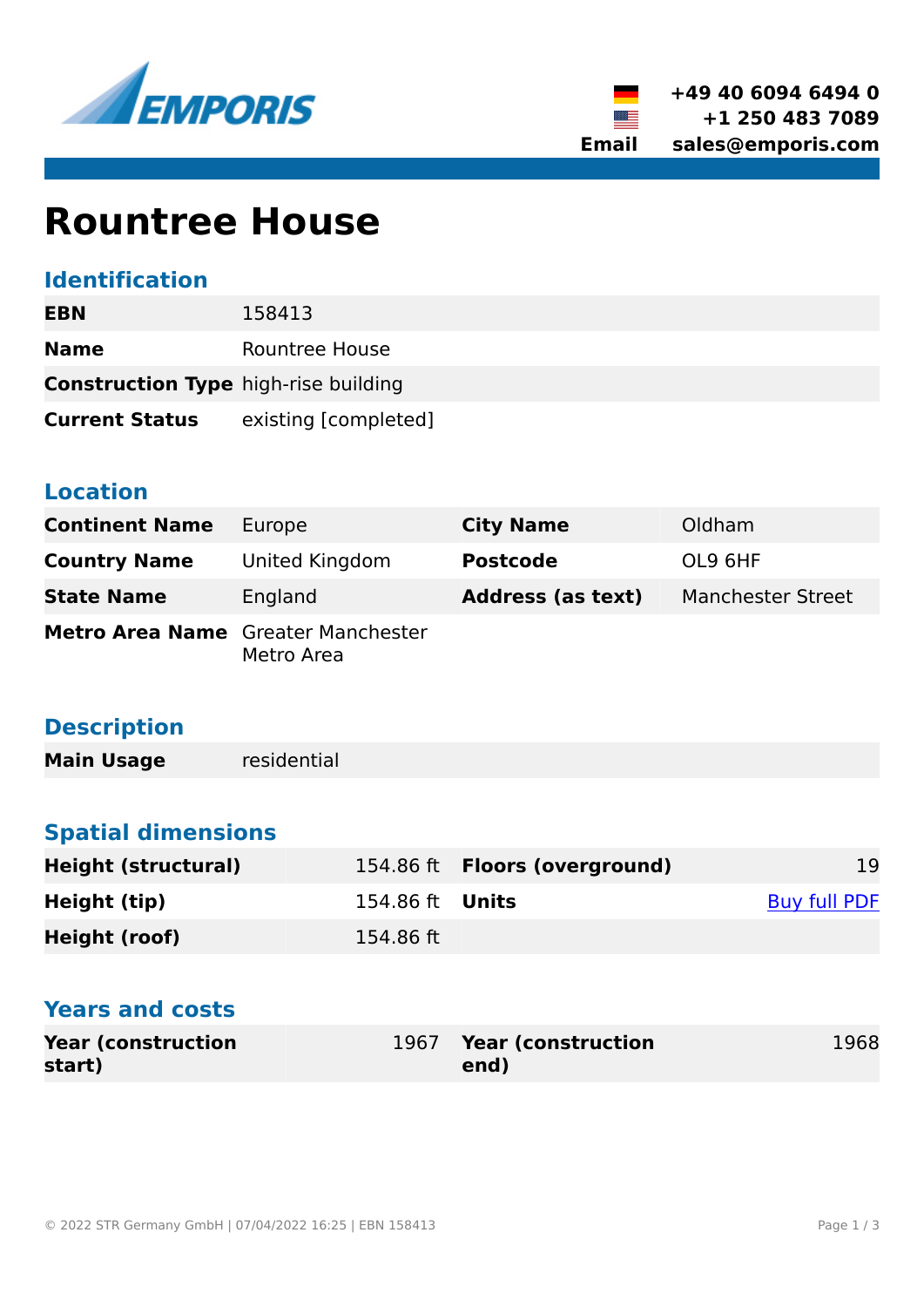

# **Involved companies**

**Developer** [Buy full PDF](https://www.emporis.com/buildings/158413/rountree-house-oldham-united-kingdom?buypdf=)

# **Need additional information? Contact us now!**

Phone **+49 40 6094 6494 0<br>
Phone <b>+1 250 483 7089** Phone **+1 250 483 7089** Email **<sales@emporis.com>**

Hamburg 09:00 am - 07:00 pm<br>New York 03:00 am - 01:00 pm New York 03:00 am - 01:00 pm<br>Tokyo 04:00 pm - 02:00 am 04:00 pm - 02:00 am

© 2022 STR Germany GmbH | 07/04/2022 16:25 | EBN 158413 Page 2 / 3